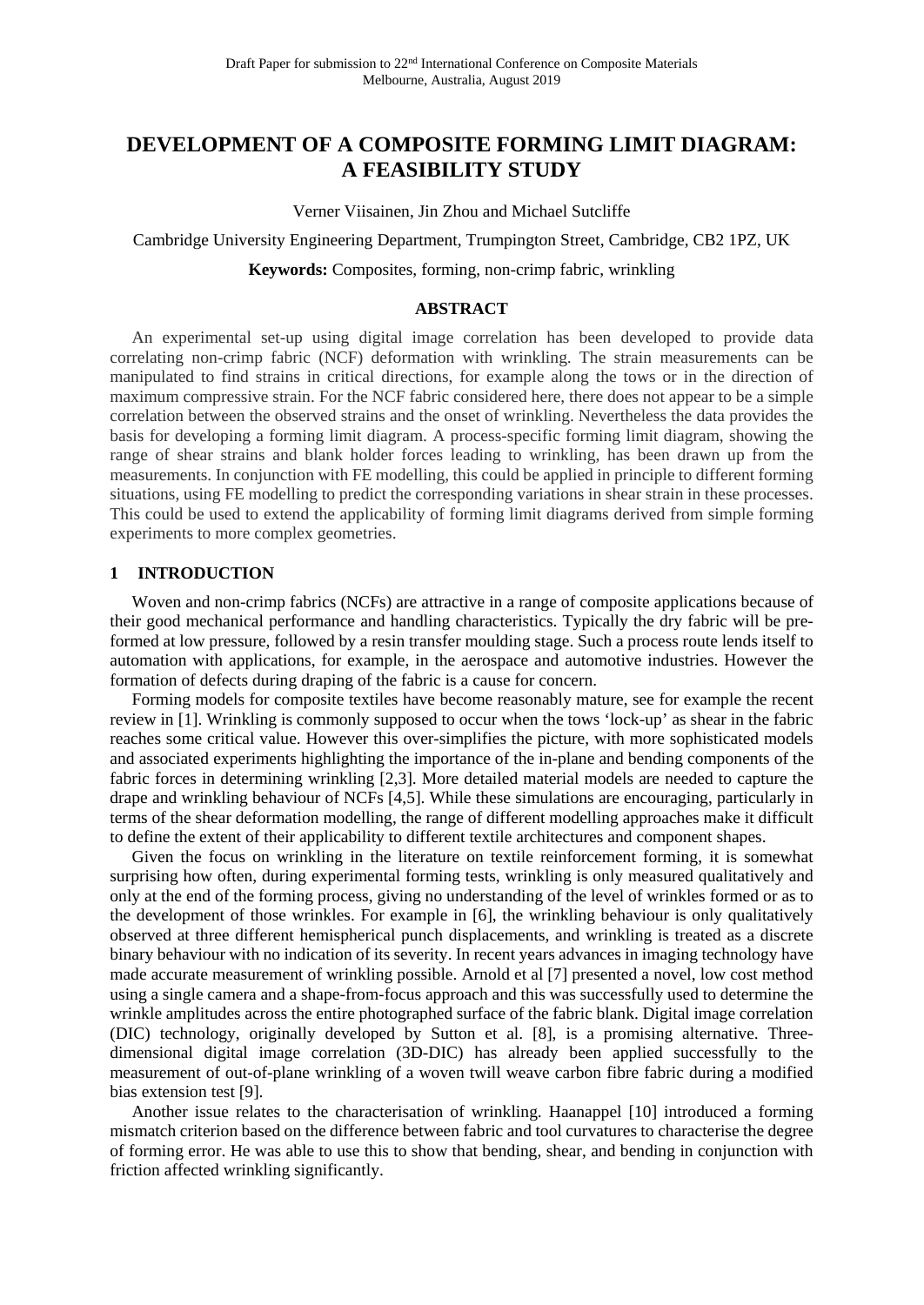Strain measurement during the forming of textile reinforcements has largely focused on the measurement of the shear angle. This is because exceeding a certain critical 'locking' shear angle for the fabric can be a good predictor of wrinkling. Thus being able to measure this angle is critical to understand the fabric's formability. Again 3D-DIC provides a means to measure shear, and has been used widely, in conjunction with a speckle pattern or a grid pattern, to determine the shear angles across the surface of the fabric during forming [11].

In sheet metal forming, wrinkling and necking tend to limit the range of shapes that can be formed in a single forming operation. Here the 'forming limit diagram' has been recognised as a useful way of characterising the material behaviour, plotting the limits of forming as a function of the local strains in the material [12]. The concept is based on theoretical concepts of metal deformation, but its real value lies in the way that the forming limit diagram provides a methodology to relate a limited set of forming experiments performed with a given material to forming of complex parts using the same material.

It is the simplicity of the forming limit diagram (FLD) approach that has attracted attention in the literature towards attempting to develop a similar FLD for the forming of composites and textile reinforcements. However, due to the inherent anisotropy and the indeterminate failure point (for textile reinforcements) of these materials, it makes such a diagram much more challenging to generate. The concept of a FLD for composites has been explored in [13] in the context of material shear deformation and applied to thermoplastic sheet forming by Wolthuizen et al [14]. Two of the pioneers of applying FLDs to composites were Dessenger and Tucker, who proposed an experimental method [15] and an FE model [16] for determining the failure limits of random-fibre mat composites in terms of the major and minor stretch ratios. However, their approach assumed that random fibre mats behave isotropically and thus it cannot be applied to textile reinforcements or continuous fibre composites. One of the earliest attempts for textile composites was made by Zhu et al. [17], who represented the wrinkling limits of a woven glass fibre reinforced polypropylene preform in terms of its material properties, critical shear angle and two factors related to the mould shape and blank sheet orientation. The critical values were predicted using a bespoke analytical model for the onset of wrinkling based on energy balance considerations [17]. Experimental attempts at the FLD soon followed with Vanclooster et al. [18] proposing FLD for multi-layer forming in terms of the critical shear angle and the relative orientation between layers based on experimental data. Wang et al. [19] used a 3D-DIC approach to measure the surface strains at failure for a range of hour glass samples of different widths made from flax reinforced polypropylene, which were then post-processed to generate a forming limit diagram in terms of the fibre strain and strain ratio. A similar study by Zanjani et al. [20] showed that the FLD for a self-reinforced polypropylene varied significantly based on the orientations of the fibres in the composite, using a 'cloud plot' approach of plotting all the surface strains to visualise the fabric conditions at failure.

Although the studies described above have applied the FLD method to composites forming, the approach has not been applied in a way that can be used to predict wrinkling in general forming processes for textile composites. The hypothesis of this feasibility study is that the forming limit diagram concept can be extended to define the limits on forming to avoid defects typically found in composite textiles forming. A key step in testing this hypothesis is development of a complete set of data on fabric strains and wrinkle amplitudes, as described in section 2 of this paper. Section 3 shows how this data can be applied to development of a forming limit diagram. Section 4 describes a modelling approach which can be used to help with application of the model.

## **2 FORMING EXPERIMENTS**

The aim of the forming experiments is to provide detailed data on wrinkling and fabric deformation in order to be able to construct an appropriate forming limit diagram. The hypothesis is that compressive straining would be associated with wrinkling/buckling, and measurement of strain in different directions could be used to assess the build-up of such compressive strains.

#### **2.1 Material**

The material used for this study was a biaxial  $\pm 45^{\circ}$  NCF fabric (supplied by Hexcel, material code FCIM359). The fabric was made from 24k carbon tows with texturised polyester pillar stitching and an areal weight of 441 gsm.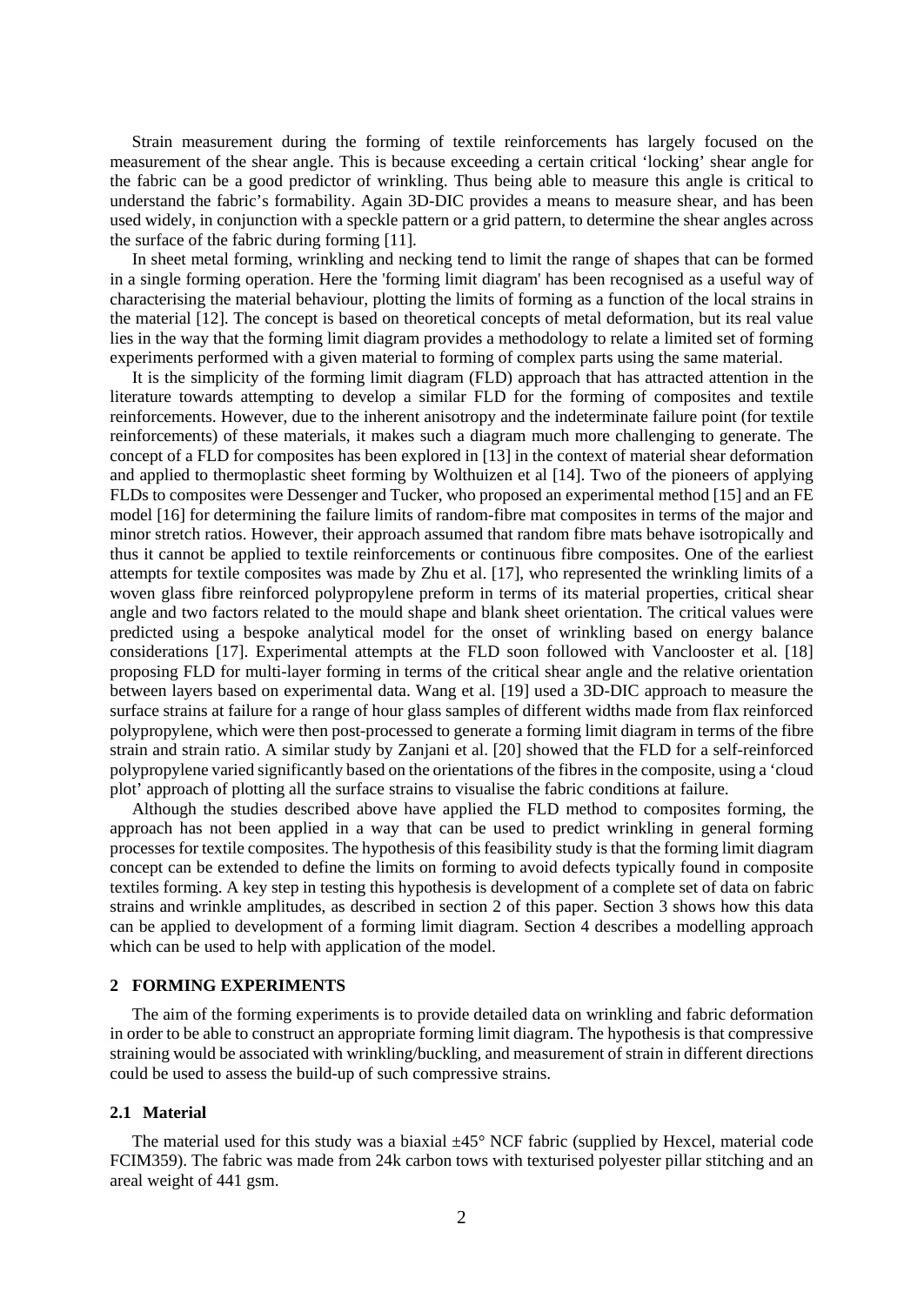#### **2.2 Forming methodology**

The experimental methodology for wrinkle measurement was based on the forming study of Arnold et al. [7]. The general dimensions and geometry of the forming set-up were kept the same, with a hemispherical punch of radius 75 mm deforming a circular blank of fabric, which was constrained by a blank holder ring. Loading on the weight ring was used to regulate the blank holder force. The new system is shown in Fig. 1, illustrating several improvements, including the addition of a linear actuator to drive the punch and an ARAMIS 3D-DIC system to replace the single camera in the original set-up. The 3D-DIC system is essential because it not only allows the deformation of the NCF blank to be tracked and therefore the wrinkling development to be characterised, but it also allows the surface strains on the fabric to be determined. A bespoke control algorithm was written in the Labview environment to control the rig actuation and punch load sampling.



Fig. 1. Schematic (left) and photograph (right) of the experimental forming setup

#### **2.3 DIC measurements**

For a DIC system to work correctly, the surface of the material needs to be treated with a pattern that will allow the system to identify unique facet points between frames [8]. Most commonly, for nonporous objects such as steel, this is done by spraying the surface of the material with a speckle pattern using black and white matte spray paint, with one paint being used to create a uniform base layer onto which the speckle dots are sprayed with the other colour. However, because of the porous nature of NCF, paint was not suitable because it would seep into the fabric and thus significantly affect its deformation properties (especially bending stiffness). A range of potential materials were sprayed or applied onto a sample of NCF and then the pattern clarity and effect on the fabric were evaluated. A suitable pattern method was identified as using graphite spray "Kontakt Chemie Graphit 33" as the base layer and a white flaw detector spray "Ambersil Flaw Detector Developer 3" for the top layer of speckles.

#### **2.4 Wrinkle characterisation**

While the ARAMIS 3D-DIC system and software provides maps of displacements during the deformation process, a significant amount of post processing is required in order to convert this data into the wrinkle amplitudes and fibre strains required. The post processing was implemented in Matlab. The wrinkle amplitude is calculated by taking the difference between the out-of-plane *Z* displacement of the fabric and a smoothed out *Z* displacement, following [7], to give a surface map highlighting the amplitudes and locations of the fabric wrinkles. Figure 2 illustrates the extraction of the wrinkle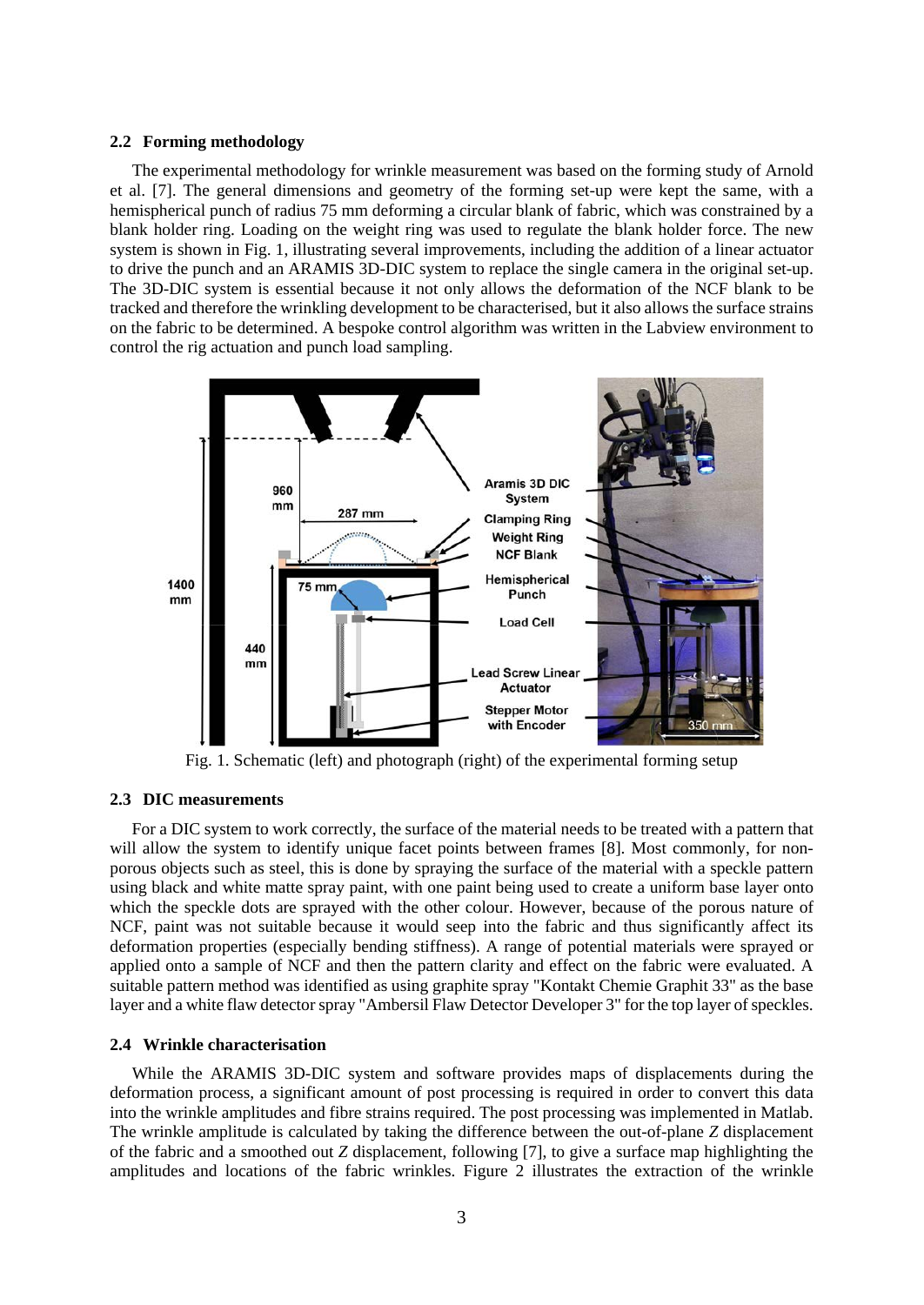amplitude from the raw measured displacement. The smoothed wrinkle amplitude, Fig. 2(d), is used to characterise the average absolute wrinkle magnitude in regions where there are several closely spaced wrinkles of both positive and negative amplitudes.

The effect of blank holder force on wrinkling is shown in Fig. 3, illustrating how, for the forming diameter of 287 mm, an increase in blank holder force reduces the wrinkle amplitude significantly. This result, matching previous findings [7], confirms the need for a predictive model for wrinkling which can take into account membrane stresses and constraints, rather than adopting a purely kinematic approach.



Fig. 2. Determining the wrinkle amplitude: (a) *Z* displacement of the fabric, b) smoothed out *Z* displacement, (c) wrinkle amplitude  $=$  (a)-(b), (d) smoothed wrinkle amplitude.



Fig. 3. The variation of maximum smooth wrinkling amplitude with blank holder force, for forming diameters of 180 mm and 287 mm.

#### **2.5 Extraction of strains**

The ARAMIS 3D-DIC system takes images using both its cameras at a constant frequency. The corresponding ARAMIS Professional software uses those images in conjunction with the reference image to determine the deformation gradient, *F*, across the fabric surface at all time steps. This deformation gradient is then decomposed, via polar decomposition, into the rotation tensor, *R*, and the stretch tensor, *U* [21]:

$$
F = R \cdot U \tag{1}
$$

The components of the stretch tensor U are directly used to compute the normal strains,  $\varepsilon_x$  and  $\varepsilon_y$ , and the shear strain, εxy, in the global coordinate system *XYZ*, as follows [21]:

$$
U = \begin{pmatrix} \varepsilon_x + 1 & \varepsilon_{xy} \\ \varepsilon_{xy} & \varepsilon_{xy} + 1 \end{pmatrix}
$$
 (2)

The obtained strains are then used to determine the eigenvalues,  $\lambda_1$  and  $\lambda_2$ , which directly correspond to the major and minor strains  $(\epsilon_1, \epsilon_2)$  by [21]:

$$
\lambda_{1,2} = 1 + \frac{\varepsilon_x + \varepsilon_y}{2} \pm \sqrt{\left(\frac{\varepsilon_x - \varepsilon_y}{2}\right)^2} + \varepsilon_{xy}^2 = \varepsilon_{1,2} + 1 \tag{3}
$$

The corresponding eigenvectors,  $v_1$ ,  $v_2$ , are calculated by substituting each eigenvalue into the following equation containing the 3D stretch tensor, *U*, and solving for *v*:

$$
(U - \lambda_{1,2}) \cdot v_{1,2} = 0 \tag{4}
$$

These eigenvalues are direction vectors with components in the global *X*, *Y* and *Z* directions, representing the respective directions of the major and minor strains. Standard rotation matrices are then used to derive the strains in arbitrary directions, including along the tow directions or in the radial and circumferential directions.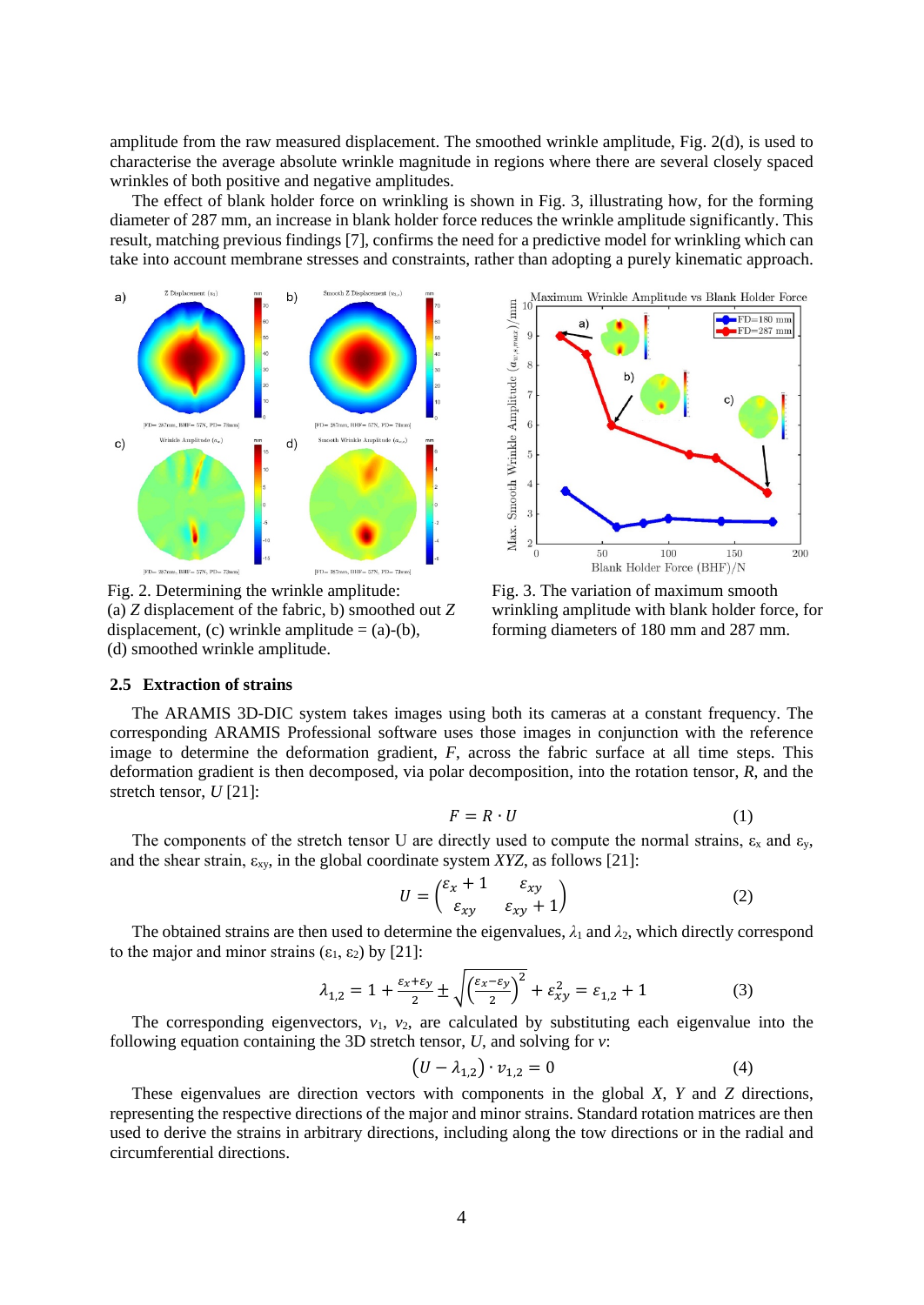Figure 4 illustrates typical results from the forming experiments for the strain distribution along and transverse to the fibre directions, and the corresponding shear angle. Results from that the shear angle is reliably measured with regions of large positive shear developing in the North and South regions with the rest of the fabric in slight negative shear. This shear behaviour can be explained by stitching in the fabric that prevents shearing in one direction but not the other. However, although fibre and transverse strains can be reasonably well captured, the results do not exhibit any clear strain pattern with significant amounts of scatter across the fabric. The small magnitude of these strains would also seem to indicate they are not as significant as the shear behaviour.



Fig. 4. The variation across the blank of: (a) fibre strain, (b) transverse strain and (c) shear angle at a punch displacement of 34 mm with a forming diameter of 287 mm and a blank holder force of 95 N. The stitch  $(0^{\circ})$  direction runs horizontally.

## **3 FORMING LIMIT ANALYSIS**

It is expected that wrinkling is the result of compressive stresses arising in the fabric. Figure 5 shows the correlation of shear angle and circumferential strain with wrinkle amplitude for a given forming test. Regions of high shear and relatively large compressive strains in the North and South quadrants are indeed locations where wrinkles are present. But in addition there is a correlation between wrinkling and the regions of compressive straining in the West and East regions. This result illustrates the challenge in developing failure criteria, with mixtures of deformation leading to wrinkling. Nevertheless it is very encouraging that the experimental approach is able to provide the key information required to link deformation with wrinkling.



Fig. 5. Correlation of (a) shear angle and (b) circumferential strain with (c) wrinkle amplitude for a punch displacement of 34 mm, with a forming diameter of 287 mm and a blank holder force of 95 N.

The variation of wrinkle amplitude with punch deformation and corresponding shear strain is used in Fig. 6 (a) to define the point at which a critical wrinkle amplitude of 1 mm is exceeded. Using the results with different blank holder forces, a process-specific forming limit diagram can then be drawn up, showing the combination of blank-holder force and shear angle which leadsto wrinkling. In principle the shear angle can be predicted from a finite element calculation for different geometries (see the following section), allowing this approach to be used to apply the wrinkling results for the simple hemispherical punch to other geometries and blank holder configurations, taking into account the material deformation properties and fabric membrane tensions developed.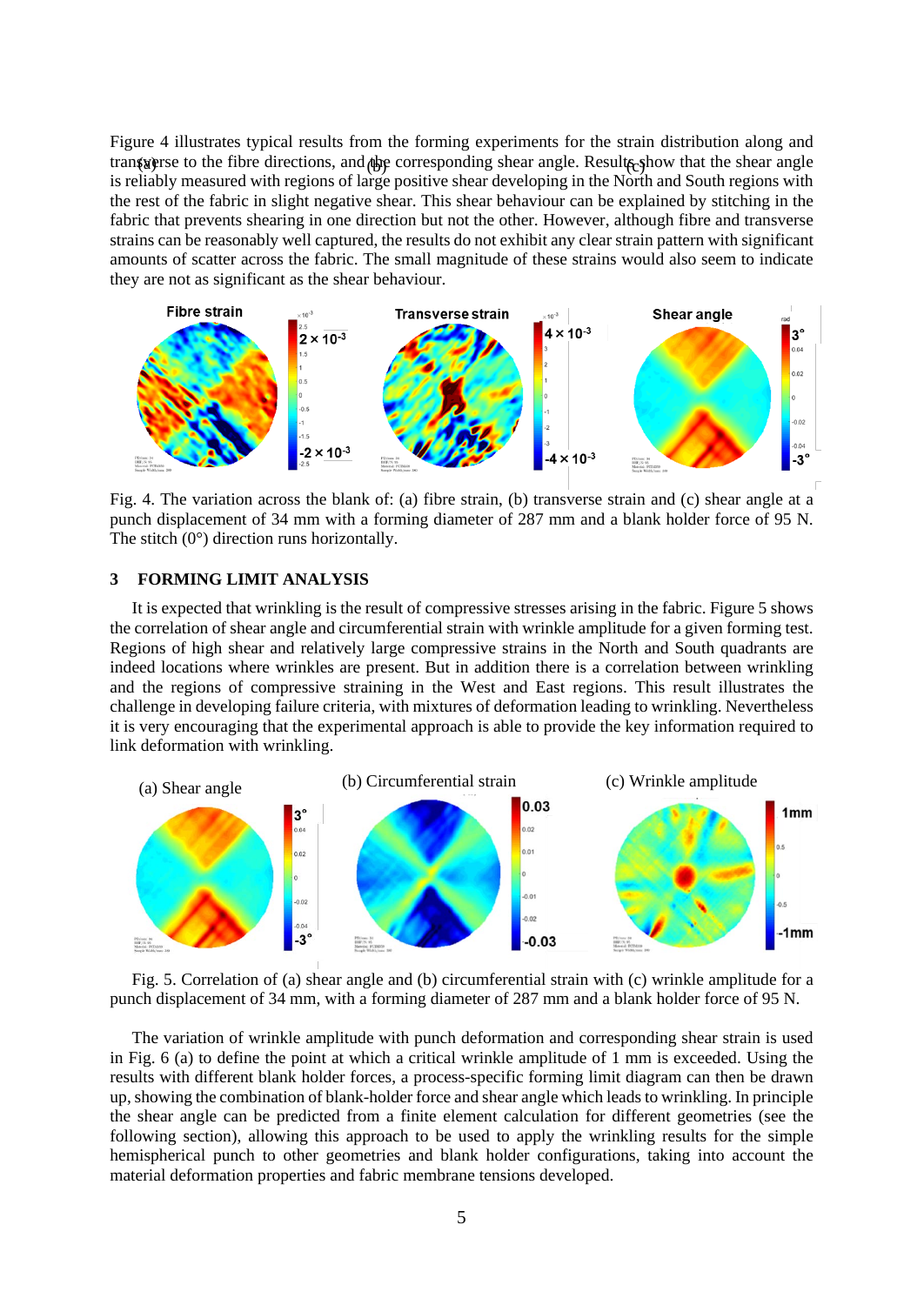

Fig. 6. A process-specific forming limit diagram for a forming diameter of 287 mm: (a) identification of critical shear angle at onset of wrinkling, (b) combination of shear angle and blank holder force giving wrinkling.

## **4 DEFORMATION MODELLING**

As noted in the introduction, there have been a number of numerical modelling approaches aimed to predict wrinkling in fabrics *a priori*. The aim of the modelling work developed here is not to provide such a predictive capability, which requires sophisticated material models for each fabric. Rather the goal is to support the experimental forming limit diagram approach. A suite of experimental tests provides a failure or wrinkling criterion, with the model used to predict whether the failure criterion will be exceeded during a specific forming process. To perform such a role, the model needs only to be able to predict the strains and stresses arising from the deformation, rather than directly predicting wrinkles. A numerical model was developed in Abaqus/Explicit replicating the forming geometry, including

the blank holder configuration, as illustrated in Fig. 7. A constant blank holder force of 175 N was used with a coefficient of friction on the fabric of 0.4. The fabric was modelled using the phenomenological Abaqus \*Fabric material model, with input data taken from [6] and in-house

fibre orientations. The fabric was modelled using membrane elements (M3D4R) with a mesh size of side-length 3-5mm.

Figure 8 compares the predictions of the shear angle

tests. This is a non-linear anisotropic behavior with two



Fig. 7. FE model of forming process.

distribution with measured values, for a punch holder displacement of 17 mm. The corresponding variation of maximum shear angle with punch displacement is given in Fig. 9. Agreement is good, suggesting that the model is adequately able to capture the shear deformation response. Further work is needed to assess the direct strain capabilities of the model.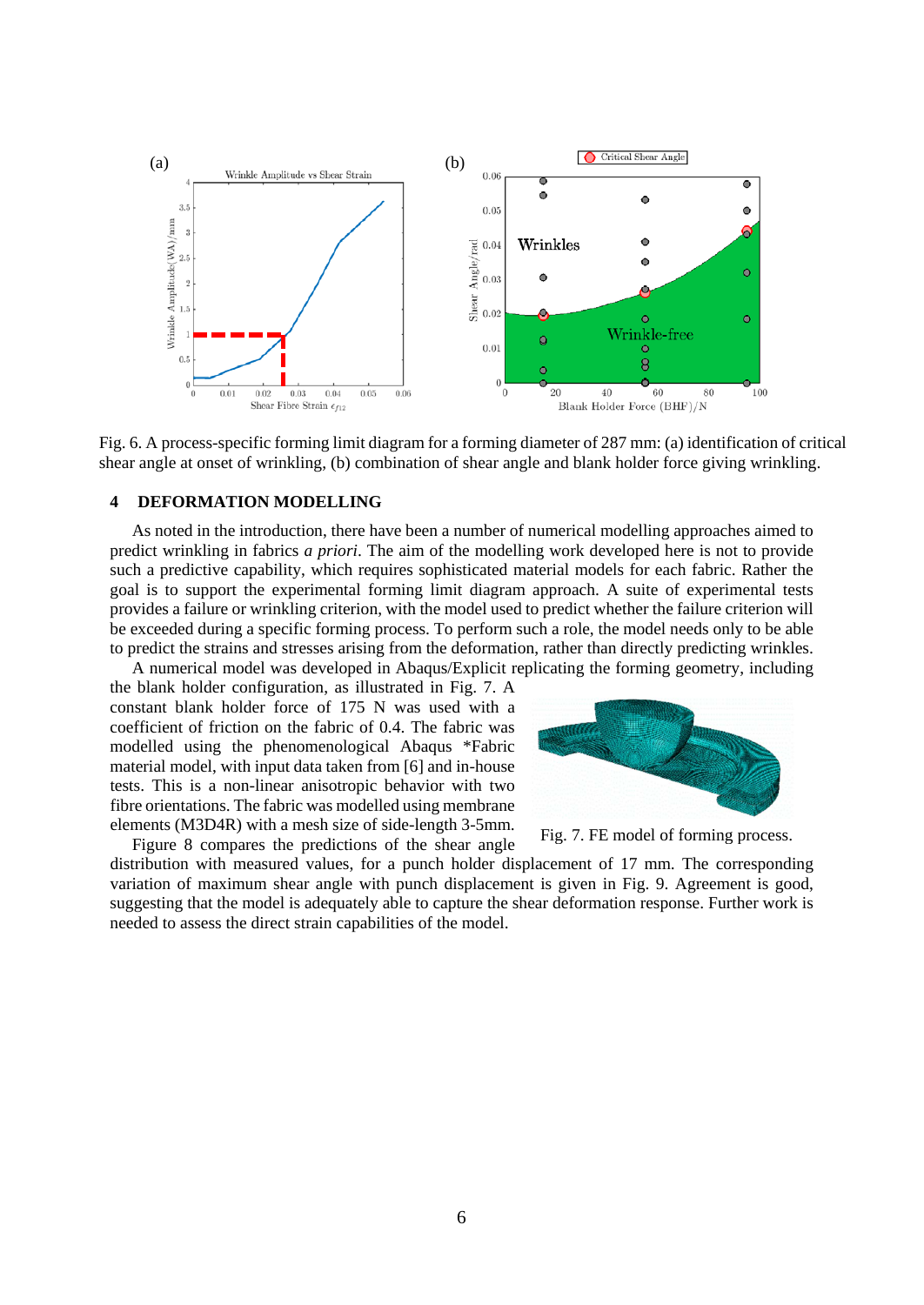

Fig. 8. Comparison of (a) experimental and (b) predicted shear angle distributions, at a punch displacement of 17 mm.



Fig. 9. Comparison of experimental and predicted variation of maximum shear angle with punch displacement.

## **5 CONCLUDING DISCUSSION**

The feasibility study described in this paper has demonstrated that an experimental set-up using DIC is able to provide data correlating fabric deformation with wrinkling. The strain measurements can be manipulated to find strains in critical directions, for example along the tows or in the direction of maximum compressive strain. For the NCF fabric considered here, there does not appear to be a simple correlation between the observed strains and the onset of wrinkling. Presumably the architecture of the fabric in its deformed state determines where and when wrinkling occurs. While the experimental work provides the tools to explore that, it is suggested that meso-scale architecture-based FE modelling, taking advantage of Texgen modelling capability [22], linked to these experiments will be needed to guide a wrinkling criterion which can be used in conjunction with these measurements.

A process-specific forming limit diagram, showing the range of shear strains and blank holder forces leading to wrinkling, has been drawn up from the measurements. In conjunction with FE modelling, this could be applied in principle to different forming, using FE modelling to predict the corresponding variations in shear strain in these processes. While a proposed FE approach gives acceptable predictions of shear strain in the experiments undertaken here, further validation is required both of the FE predictions for compressive strains, and for a wider range of deformations in order to demonstrate the accuracy of this approach.

In summary the proposed hybrid approach, of using experimental characterisation in conjunction with a simple FE model, shows considerable promise as a way of defining the forming limits for composite fabrics. Further work is needed, particularly on extending the range of deformation processes and understanding better the link between changes in tow architecture and wrinkling.

## **ACKNOWLEDGEMENTS**

The authors are pleased to acknowledge the advice and practical assistance from John Klintworth (Dassault Systèmes), Dimitris Karanatsis (Hexcel), Lee Harper, Shuai Chen and Nick Warrior (University of Nottingham). The financial support of the EPSRC via the CIMComp Future Composites Manufacturing Research Hub (Grant reference EP/P006701/1) is gratefully acknowledged.

#### **REFERENCES**

1. T. Gereke, D. Döbrich, M. Hübner and C. Cherif "Experimental and computational composite textile reinforcement forming: A review". *Composites Part A: Applied Science and Manufacturing*, Vol. 46, pp 1-10, 2013.

2. S. Allaoui, P. Boisse, S. Chatel, et al. "Experimental and numerical analyses of textile reinforcement forming of a tetrahedral shape". *Composites Part: Applied Science and Manufacturing* ,Vol. 42, pp 612– 622, 2011.